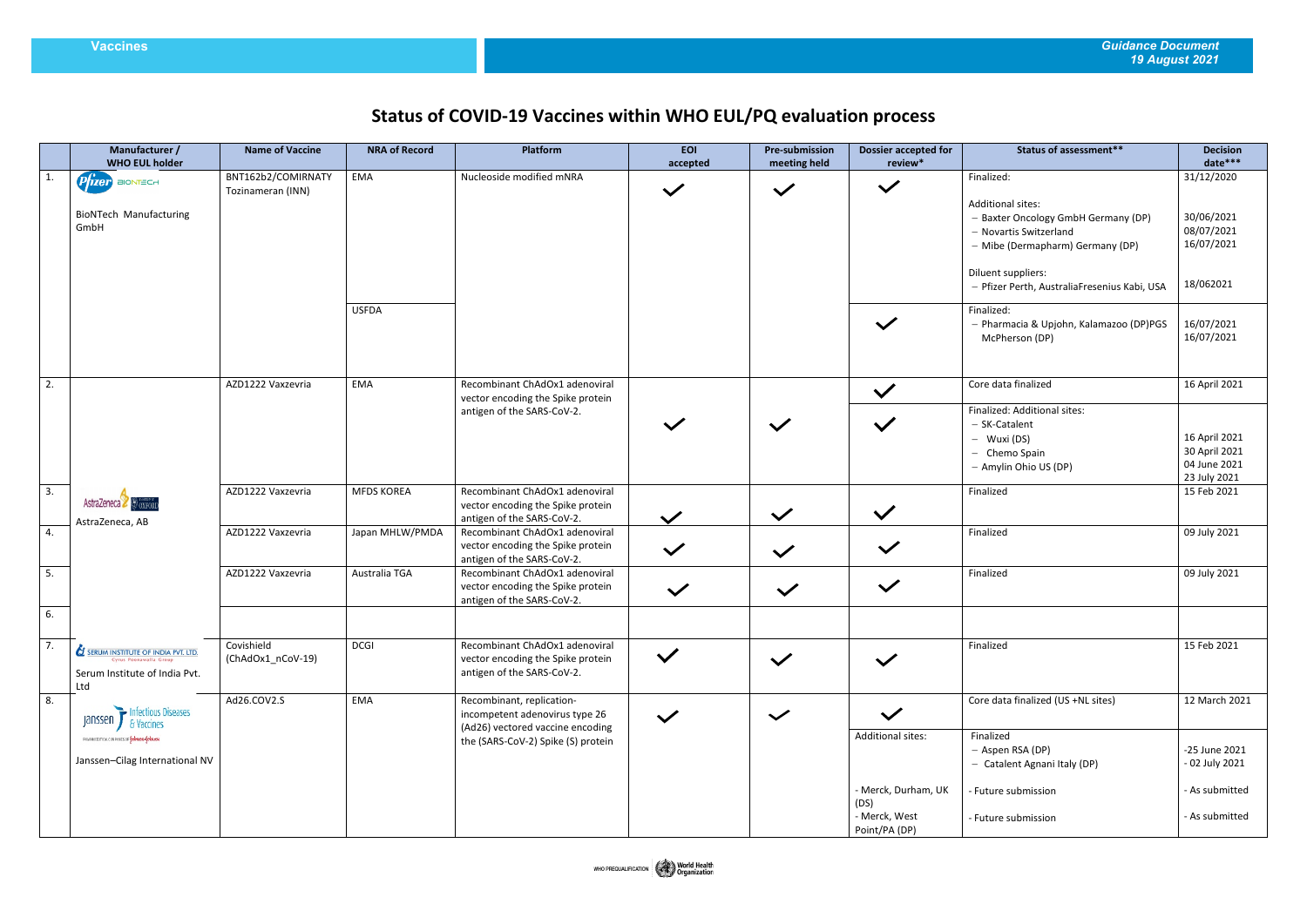## **Vaccines** *Guidance Document 19 August 2021*

|     | Manufacturer /<br><b>WHO EUL holder</b>                                                | <b>Name of Vaccine</b>                                                                                              | <b>NRA of Record</b> | Platform                                                                                   | <b>EOI</b><br>accepted                                  | <b>Pre-submission</b><br>meeting held                        | <b>Dossier accepted for</b><br>review*      | <b>Status of assessment**</b>                                                                                                                         | <b>Decision</b><br>date***                                                                                                       |
|-----|----------------------------------------------------------------------------------------|---------------------------------------------------------------------------------------------------------------------|----------------------|--------------------------------------------------------------------------------------------|---------------------------------------------------------|--------------------------------------------------------------|---------------------------------------------|-------------------------------------------------------------------------------------------------------------------------------------------------------|----------------------------------------------------------------------------------------------------------------------------------|
| 9.  | moderna                                                                                | mRNA-1273                                                                                                           | EMA                  | mNRA-based vaccine encapsulated<br>in lipid nanoparticle (LNP)                             |                                                         | $\checkmark$                                                 | $\checkmark$                                | Finalized                                                                                                                                             | 30 April 2021                                                                                                                    |
|     | Moderna Biotech                                                                        |                                                                                                                     | <b>USFDA</b>         | mNRA-based vaccine encapsulated<br>in lipid nanoparticle (LNP)                             | $\checkmark$                                            | $\checkmark$                                                 | $\checkmark$                                | Finalized<br>ModernaTx. Norwood (DS)<br>- Catalent Indiana, LLC (DP)<br>- Lonza Biologics, Inc. Portsmouth, USA (DS)<br>Baxter, Bloomington, USA (DP) | 06 August 2021                                                                                                                   |
| 10. | Sinopharm / $BIBP1$<br>Beijing Institute of Biological<br>Products Co., Ltd. (BIBP)    | SARS-CoV-2 Vaccine<br>(Vero Cell), Inactivated<br>(InCoV)                                                           | <b>NMPA</b>          | Inactivated, produced in Vero cells                                                        | $\checkmark$                                            | $\checkmark$                                                 | $\checkmark$                                | Finalized                                                                                                                                             | 07 May 2021                                                                                                                      |
| 11. | $S$ sinovac<br>Sinovac Life Sciences Co., Ltd.<br>Sinovac Life Sciences Co., Ltd.      | COVID-19 Vaccine (Vero<br>Cell), Inactivated/<br>Coronavac™                                                         | <b>NMPA</b>          | Inactivated, produced in Vero cells                                                        | $\checkmark$                                            | $\checkmark$                                                 | $\checkmark$                                | Finalized                                                                                                                                             | 01 June 2021                                                                                                                     |
| 12. | THE GAMALEYA<br>NATIONAL CENTER<br>OF EPIDEMICLOGY AND MICROBIOLOGY                    | Sputnik V                                                                                                           | <b>Russian NRA</b>   | Human Adenovirus Vector-based<br>Covid-19 vaccine                                          | <b>Additional information</b><br>submitted              | Several meetings<br>have been and<br>continue to be<br>held. | "Rolling" submission<br>incomplete.         | On hold, awaiting completion of rolling<br>submission                                                                                                 | Anticipated date<br>will be set once<br>all data is<br>submitted and<br>follow-up of<br>inspection<br>observations<br>completed. |
| 13. | $\infty$<br><b>BHARAT</b><br><b>BIOTECH</b><br>Lead Shrowskon<br>Bharat Biotech, India | SARS-CoV-2 Vaccine,<br>Inactivated (Vero Cell)/<br>COVAXIN                                                          | <b>DCGI</b>          | Whole-Virion Inactivated Vero Cell                                                         | $\checkmark$                                            | $\checkmark$                                                 | Rolling data started 06<br><b>July 2021</b> | Ongoing                                                                                                                                               | To be confirmed                                                                                                                  |
| 14. | Sinopharm / WIBP <sup>2</sup>                                                          | Inactivated SARS-CoV-2<br>Vaccine (Vero Cell)                                                                       | NMPA                 | Inactivated, produced in Vero cells                                                        | $\checkmark$                                            | $\checkmark$                                                 | Rolling data started 23<br><b>July 2021</b> | Ongoing                                                                                                                                               | To be confirmed                                                                                                                  |
| 15. | <b>√康希诺生物</b>                                                                          | Ad5-nCoV                                                                                                            | <b>NMPA</b>          | <b>Recombinant Novel Coronavirus</b><br>Vaccine (Adenovirus Type 5 Vector)                 | $\checkmark$                                            | $\checkmark$                                                 | Rolling data started 09<br>August 2021      |                                                                                                                                                       |                                                                                                                                  |
| 16. | <b>NOVAVAX</b>                                                                         | NVX-CoV2373/Covovax                                                                                                 | EMA                  | Recombinant nanoparticle<br>prefusion spike protein formulated<br>with Matrix-M™ adjuvant. | $\checkmark$                                            | $\checkmark$                                                 | Rolling data starting in<br>August 2021     |                                                                                                                                                       |                                                                                                                                  |
| 17. | <b>SANOFI</b>                                                                          | CoV2 preS dTM-AS03<br>vaccine                                                                                       | EMA                  | Recombinant, adjuvanted                                                                    | $\checkmark$                                            | $\checkmark$                                                 | Rolling data started 30<br><b>July 2021</b> |                                                                                                                                                       |                                                                                                                                  |
| 18. | <b>SERUM INSTITUTE OF INDIA PVT. LTD.</b><br>Cyrus Poonawalla Group                    | NVX-CoV2373/Covovax                                                                                                 | <b>DCGI</b>          | Recombinant nanoparticle<br>prefusion spike protein formulated<br>with Matrix-M™ adjuvant. | $\checkmark$                                            | 10 August 2021                                               | Rolling data starting in<br>August 2021     |                                                                                                                                                       |                                                                                                                                  |
| 19. | Clover Biopharmaceuticals                                                              | SCB-2019                                                                                                            | <b>NMPA</b>          | Novel recombinant SARS-CoV-2<br>Spike (S)-Trimer fusion protein                            | $\checkmark$                                            | Being planned                                                |                                             |                                                                                                                                                       |                                                                                                                                  |
| 20. | (UREVAC)<br>the RNA people®                                                            | Zorecimeran (INN)<br>concentrate and solvent<br>for dispersion for<br>injection; Company code:<br>CVnCoV/CV07050101 | EMA                  | mNRA-based vaccine encapsulated<br>in lipid nanoparticle (LNP)                             | $\checkmark$                                            | Planned for Q4 of<br>2021, at request of<br>the applicant.   |                                             |                                                                                                                                                       |                                                                                                                                  |
| 21. | Vector State Research Centre<br>of Viralogy and Biotechnology                          | EpiVacCorona                                                                                                        | Russian NRA          | Peptide antigen                                                                            | Letter received not EOI.<br>Reply sent on<br>15/01/2021 |                                                              |                                             |                                                                                                                                                       |                                                                                                                                  |